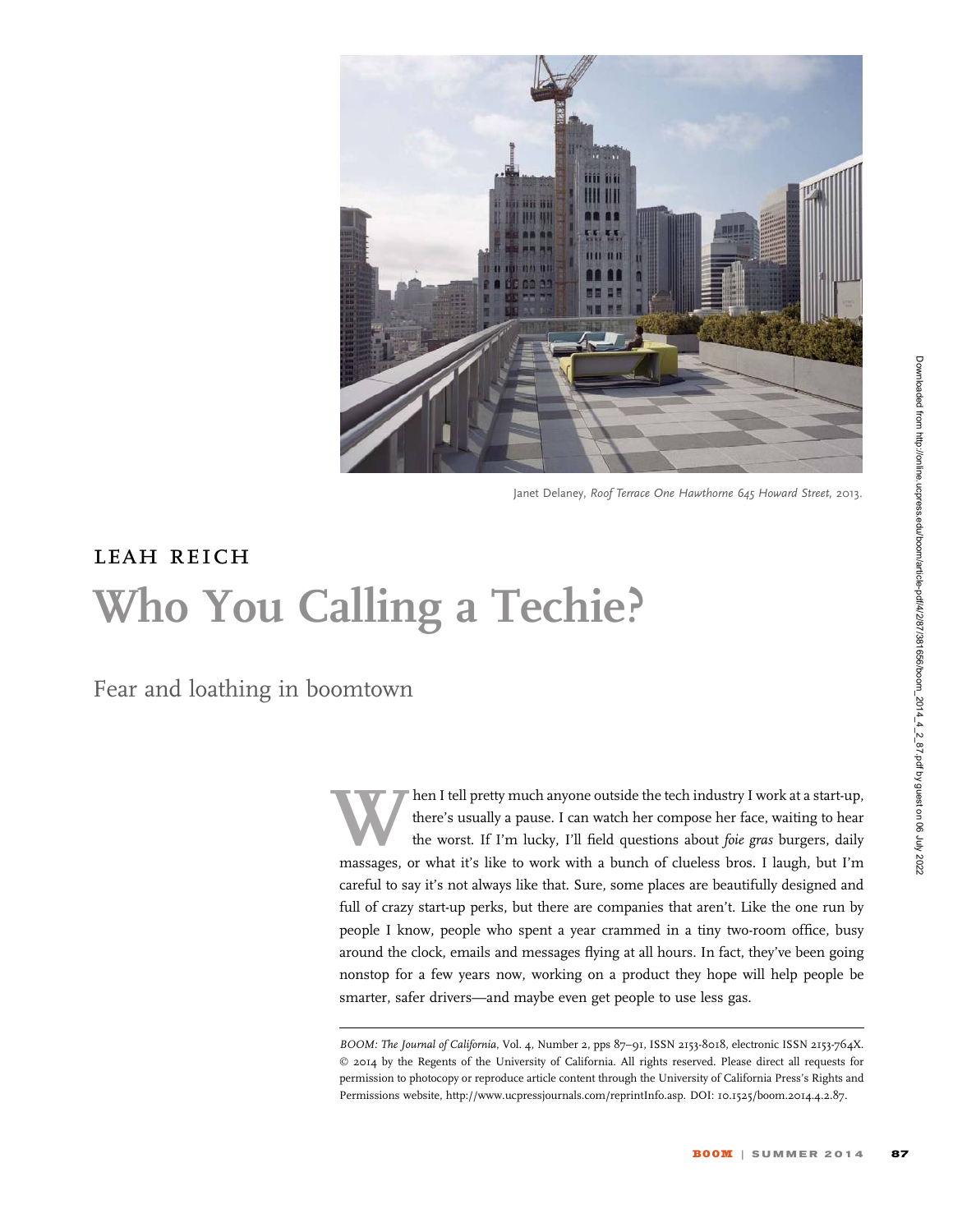I know those people because they're my coworkers. I was employee number fifteen. We've grown to nearly forty people, and once again we're working in a space we've outgrown. We are a tech start-up, funded by incubators and venture capitalists you've probably heard of. We make a lovely piece of hardware. We also make a very cool app—and we hope what we make will fundamentally better people's everyday lives.

I like to think I am in the tech industry but not of it. One foot in and one definitely out. I have a wonderful job, one that challenges me, with people I think are smart and hardworking and lovely. I work on a product I think is legitimately interesting. I have health insurance through Kaiser and can afford part of a mortgage. I am glad to have these things, especially after the soul-sucking experience of unemployment. Yes, getting a job can be hard here in the Bay Area, if you're not a developer.

The first time I worked for a start-up was in 1996. I was fresh out of UC Berkeley with a degree in comparative literature and a crippling fear that I had no discernible job skills. I took the first job that came my way, doing marketing at a start-up, and got laid off a year later. I made my way to another job, then was poached by a third, and by the time I got laid off again I was weeks away from what would be a decade in graduate school.

By the time I emerged with two master's degrees and a Ph.D., it was all happening again. But it was different this time around.

As much as I can, I keep ''the industry'' at a distance. Life outside the bubble gives me a good perspective on my work, and it's where I feel most at home. My friends are writers, editors, small business owners, freelancers, engineers, designers, and lawyers. They don't see me as a ''tech person'' or a ''techie.'' I don't see myself that way either.

But no matter what my friends may think of me, the polarizing forces of pro-tech and anti-tech in San Francisco are very real. People post fliers and wear T-shirts that say ''DIE TECHIE SCUM,'' and photos of these frequently make the rounds on Twitter and Facebook. When I see these and hear the "Die Techie Scum" anger, sometimes I laugh along with everyone. But sometimes it can be weird. Not because I think it's directed at me personally, but because it's a landscape I have to navigate thoughtfully. Is everyone in tech scum? Are all scumbags tech people? No, obviously not. So where, what, who needs to change?

San Francisco has always been a boom and bust town, a place for fortune seekers and entrepreneurs, for those who wish to reinvent themselves. A city defined both by industry and by the wild, wooly power of its people. This isn't the first wave of change to hit the city, but that doesn't make it any easier. The current industry that holds San Francisco in its sway is one that regularly mints millionaires and billionaires. It breeds a class of people who feel entitled to high salaries and incredible perks, which feeds into rising inequality across the Bay Area.

Like previous industries and their associated boom times, there is no doubt that the tech industry is complicit in the wrenching changes taking place in San Francisco and around the Bay Area. But what about those of us who work in the industry? What is our responsibility?

Is it enough to educate from within? One night I got into a fight at happy hour with a tall guy, a serial entrepreneur who eagerly discussed the goings on at his newest start-up. He was the embodiment of Silicon Valley stereotypes, who everyone probably imagines when they think ''Die Techie Scum.'' He told me there was no sexism and racism in tech, and if there were, it wasn't his fault that 150 years ago people who looked like him behaved badly. I wanted to walk away, enjoy my drink, and not make a scene. But I couldn't, because if I didn't say something, who would?

Or like another night, when a girlfriend and I were out relaxing in a mostly empty bar. A swarm of very loud young twenty-somethings from a nearby start-up arrived, jostling people and haughtily directing the bartender. I turned and told them: ''You're entitled to happiness and a good time, but you're not entitled to happiness and a good time at the expense of everyone else's comfort.''

Entitlement, I think, is the heart of the matter. But I can shout it at every new bar in town and I know it's not going to be enough.

I like to think I'm not trying to have it both ways, to benefit from the industry while not being ''one of them.'' But am I? If I am, is it wrong? I think about what it would be like if I had a similar job in another industry, earning a good living and doing interesting work. Would I feel conflicted? Is it the fact that I work at a start-up? I am uneasy about being complicit in everything that seems to be dividing San Francisco and the Bay Area, putting everyone I know into warring camps.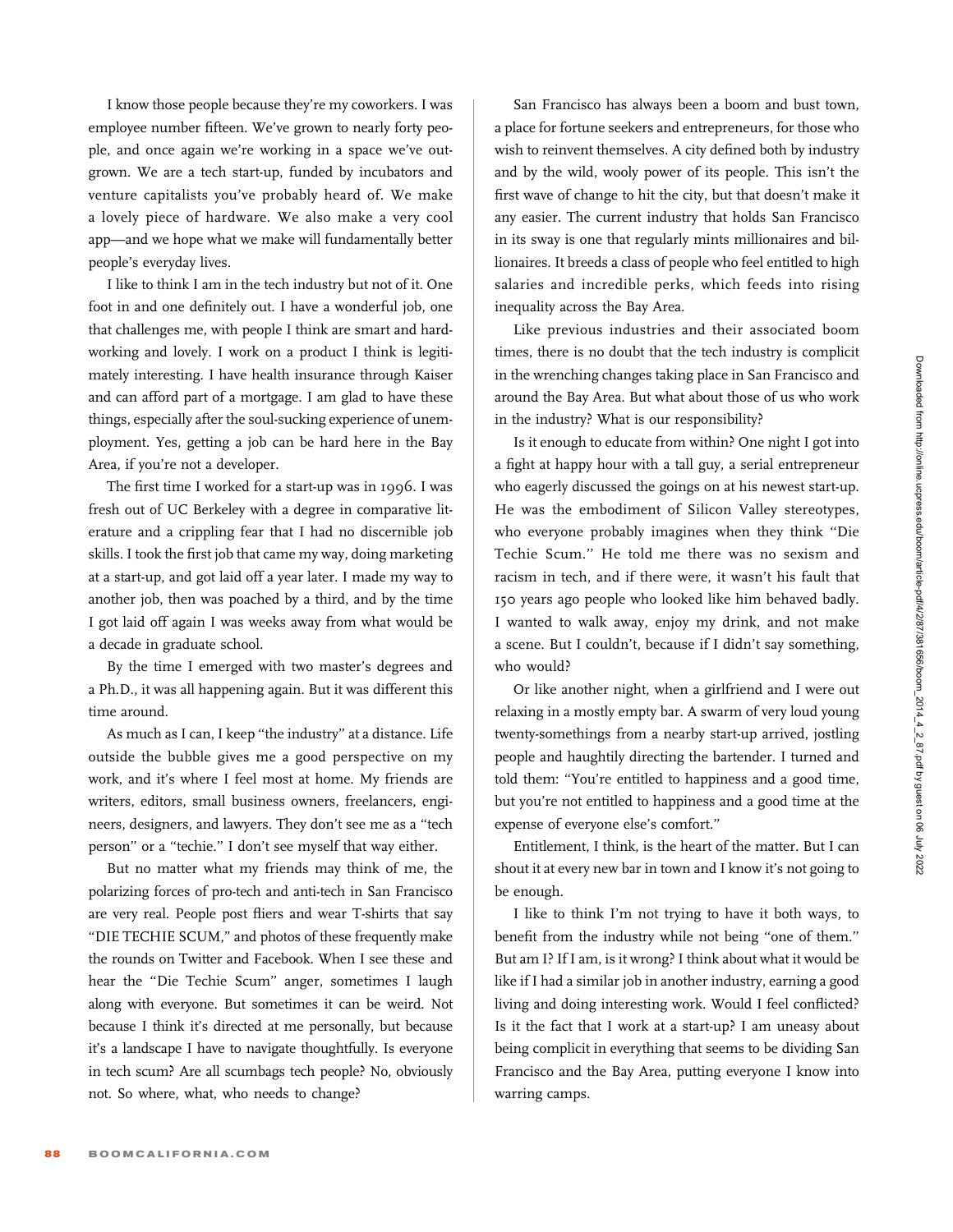

Janet Delaney, Sales Force Convention, Moscone Center, Howard Street, 2013.

Then I think about how my work is part of my community too. I work with people I care about and value. Work is part of where I live, too, part of where my friends are, part of what home means to me. How can doing thoughtful, meaningful work in a city I love be a bad thing?

Not everyone in this new tech wave is like the guy at happy hour or that group at the bar. But not everyone is like my coworkers and friends either. I hear the tone-deafness among those in the tech industry—the refusal to consider other perspectives and to learn from them, to consider maybe we're changing the world in negative ways while we change it in positive too.

I've heard incredible thoughtlessness from people in the tech industry in nearly every possible setting. But I've also heard and seen incredible thoughtfulness, as well as significant involvement in civic issues from people in tech. The conversation about what's happening in San Francisco and the Bay Area has spiraled into a maelstrom of anger and frustration. It's hard to talk about the good, the bad, and everything in between without emotions rising. There is denial in the industry, and plenty of it, but there's also a desire to do better. Sometimes it's hard to hear the quieter voices. Sometimes it's hard to be quiet. Sometimes it's important not to be.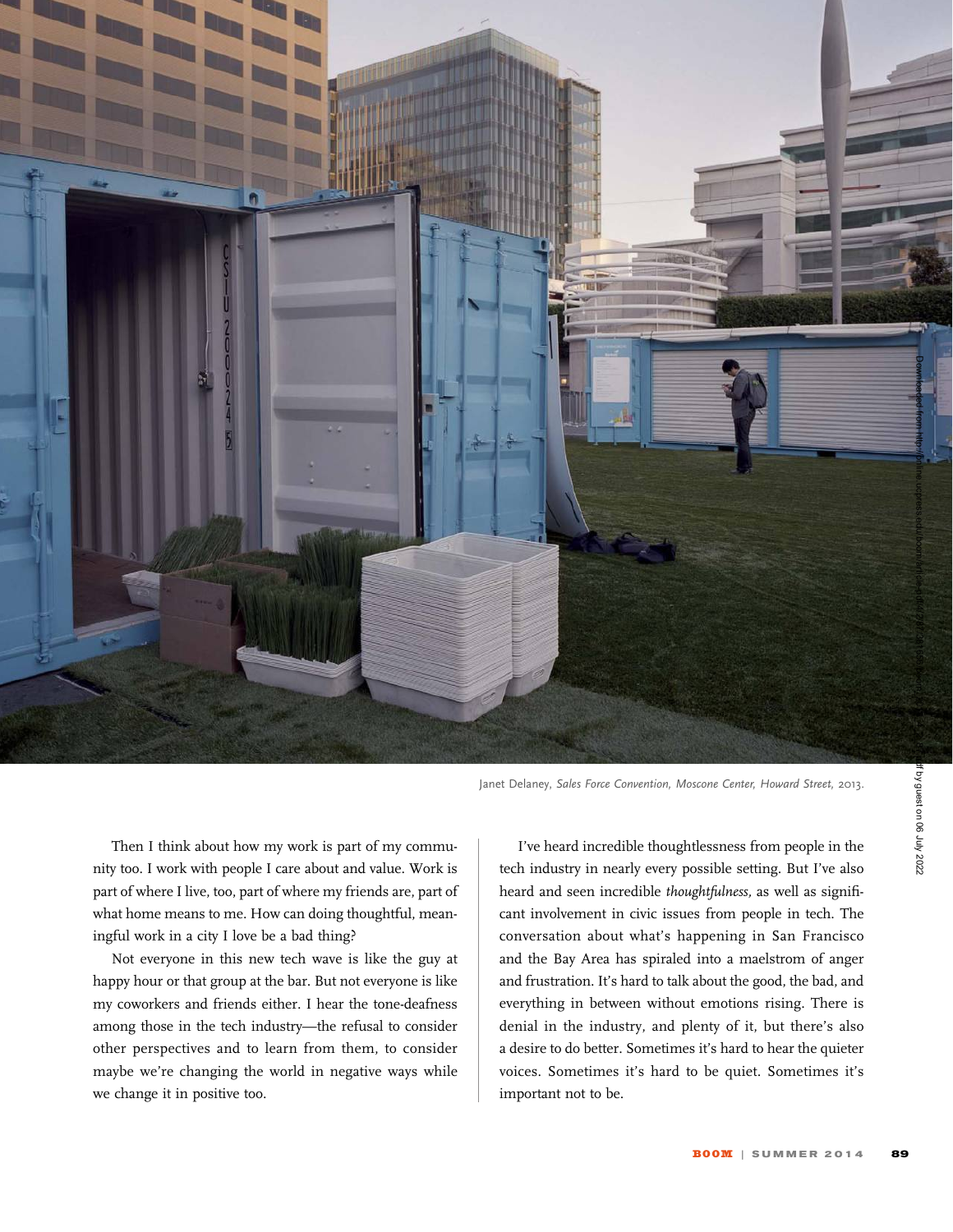

Janet Delaney, Planting Bouganvilla, Yerba Buena Gardens, 2013.

Because look, we all want similar things: affordable property, safety, a chance to be a part of a community in a neighborhood we love. But what do these expectations mean? What about when they become entitlements? What does it mean to "discover" or "improve" a neighborhood, and for whom? Where do the evicted and displaced go? Where can they go? The fact is, buying a house in the Bay Area without a financial windfall or the generosity of parents who have saved over a lifetime is nearly impossible now. Renting is becoming unaffordable for many. In this market, with these policies, the saying goes: that's just the way it is. Does it have to be? It hit me hard when a friend was evicted from her home.

Other industries have changed the fabric of other cities, while creating unfathomable wealth for some and nothing but disruption for others. I know too that tone-deafness, obliviousness, and other forms of willful ignorance come in many forms and from many corners. Everywhere you go, in the tech industry and beyond, there are people who don't, or can't, see what's right in front of them. These things are true, but I'm not trying to talk myself out of my own conflictedness.

Maybe we should all take it personally when 116 families are evicted from their homes in San Francisco in a single year, when disabled seniors are suddenly turned out of